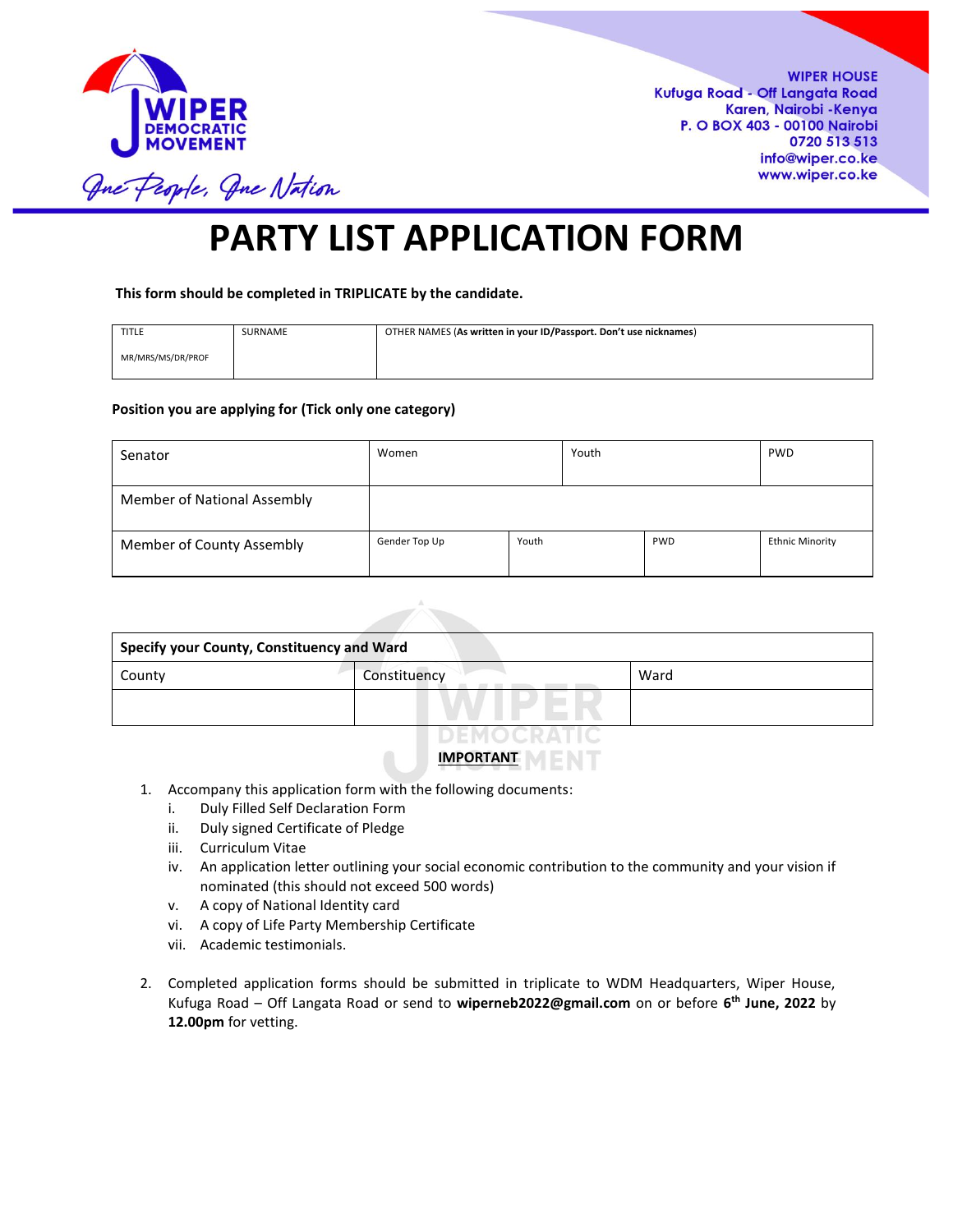| 1.<br><b>GENERAL INFORMATION</b>                       |                               |                             |                               |  |                          |                |  |
|--------------------------------------------------------|-------------------------------|-----------------------------|-------------------------------|--|--------------------------|----------------|--|
| NATIONAL IDENTITY CARD<br>NO.                          | PASSPORT NO                   |                             | EXPIRY DATE OF<br>PASSPORT    |  | PIN NO                   |                |  |
| GENDER                                                 | <b>OCCUPATION</b>             |                             |                               |  | <b>EMAIL ADDRESS</b>     |                |  |
| FEMALE<br>MALE                                         |                               |                             |                               |  |                          |                |  |
| MOBILE NO 1                                            | MOBILE NO 2                   |                             | <b>ETHNICITY</b>              |  | TYPE OF DISABLITY IF ANY |                |  |
|                                                        |                               |                             |                               |  |                          |                |  |
| PLACE OF RESIDENCE                                     |                               | ESTATE/TOWN/LOCATION        | P.O BOX                       |  | CODE                     | TOWN/CITY      |  |
|                                                        | <b>COUNTY</b>                 |                             |                               |  |                          |                |  |
| 2. BIRTH INFORMATION                                   |                               |                             |                               |  |                          |                |  |
| DATE OF BIRTH                                          |                               | <b>BIRTH CERTIFICATE NO</b> |                               |  | PLACE OF BIRTH           |                |  |
| <b>COUNTY OF BIRTH</b>                                 |                               | <b>DIVISION OF BIRTH</b>    |                               |  | <b>LOCATION OF BIRTH</b> |                |  |
| 3.<br><b>NATIONALITY</b>                               |                               |                             |                               |  |                          |                |  |
| KENYAN                                                 |                               | DUAL                        | <b>DEMOODATIO</b>             |  |                          |                |  |
| 4.<br><b>MARITAL STATUS</b>                            |                               |                             | <b>DEMUURATIU</b><br>MOVEMENT |  |                          |                |  |
| SINGLE                                                 | <b>THE MARRIED</b>            |                             | SEPARATED                     |  | DIVORCED <sub>[</sub>    | WIDOWED        |  |
| IF MARRIED, GIVE NAMES OF THE SPOUSE/S AND NATIONALITY |                               |                             |                               |  |                          |                |  |
|                                                        |                               |                             |                               |  |                          |                |  |
|                                                        |                               |                             |                               |  |                          |                |  |
| 5.                                                     | <b>EDUCATIONAL BACKGROUND</b> |                             |                               |  |                          |                |  |
| PRIMARY                                                | SECONDARY                     |                             | A'LEVEL                       |  | CERTIFICATE              | <b>DIPLOMA</b> |  |
| UNDERGRADUATE                                          | MASTERS                       |                             | PHD                           |  |                          |                |  |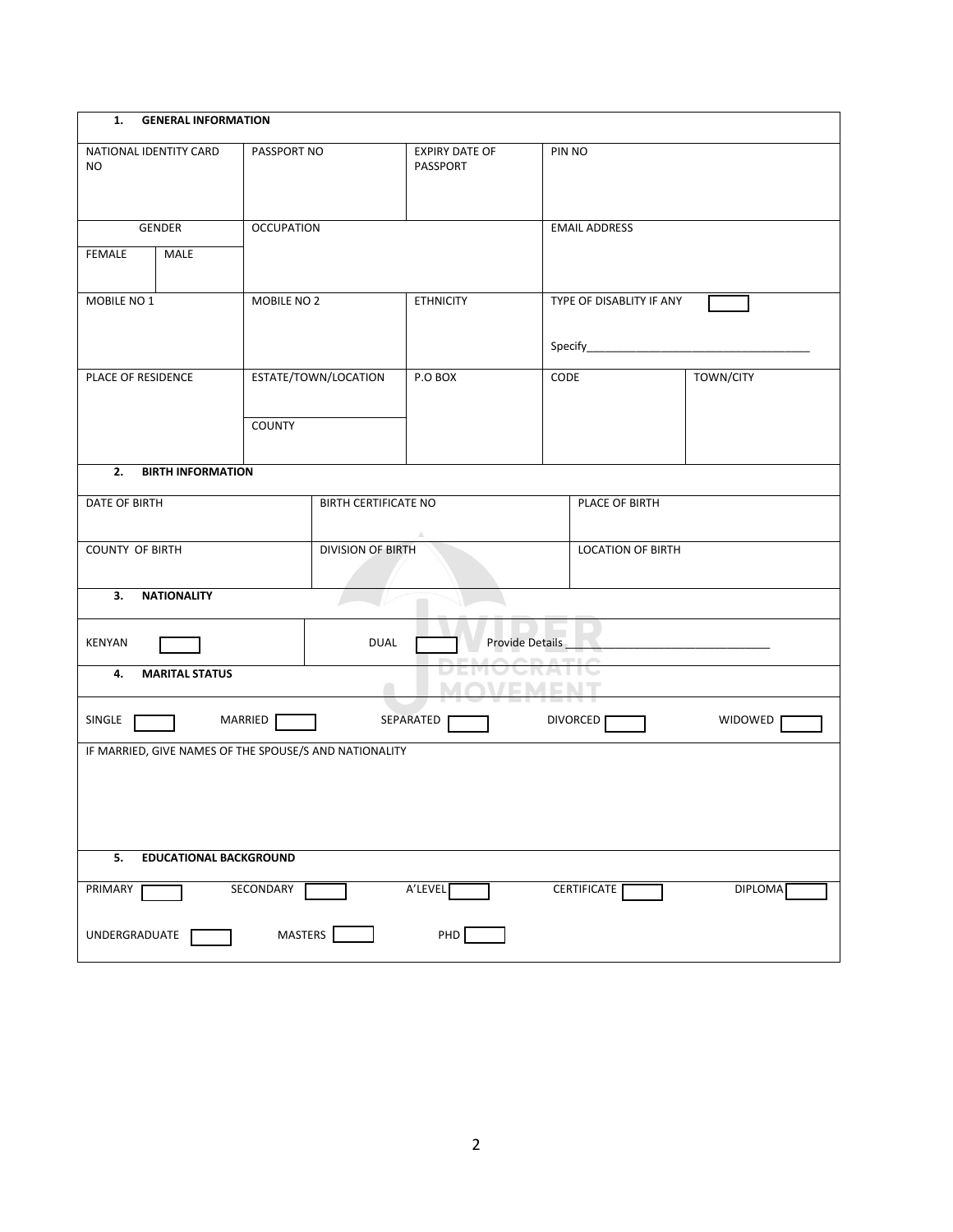|                                     | 6. HIGHEST ACADEMIC QUALIFICATION OBTAINED |                                                                           |                             |
|-------------------------------------|--------------------------------------------|---------------------------------------------------------------------------|-----------------------------|
| Qualification                       | Institution                                |                                                                           | Year                        |
|                                     |                                            |                                                                           |                             |
|                                     |                                            |                                                                           |                             |
|                                     |                                            |                                                                           |                             |
| 7.<br><b>LANGUAGE SPOKEN</b>        |                                            |                                                                           |                             |
| First Language                      | Second Language                            |                                                                           | Other                       |
|                                     |                                            |                                                                           |                             |
| 8.                                  |                                            | MEMBERSHIP OF PROFESSIONAL ORGANIZATION/S (IF ANY)                        |                             |
| <b>NAME OF ORGANIZATION</b>         | <b>DATE OF ADMISSION</b>                   |                                                                           | MEMBERSHIP NO.              |
|                                     |                                            | Þ.                                                                        |                             |
|                                     |                                            |                                                                           |                             |
| 9.<br><b>EMPLOYMENT INFORMATION</b> |                                            |                                                                           |                             |
|                                     |                                            |                                                                           |                             |
| <b>NAME OF EMPLOYER</b>             | <b>POSITION/RANK</b>                       | DATE OF FIRST APPOINTMENT                                                 | DATE OF PRESENT APPOINTMENT |
| <b>WORK STATION</b>                 |                                            | NATURE OF EMPLOYMENT(CONSTITUTIONAL/ELECTIVE/PERMANENT/CONTRACTUAL/OTHER) |                             |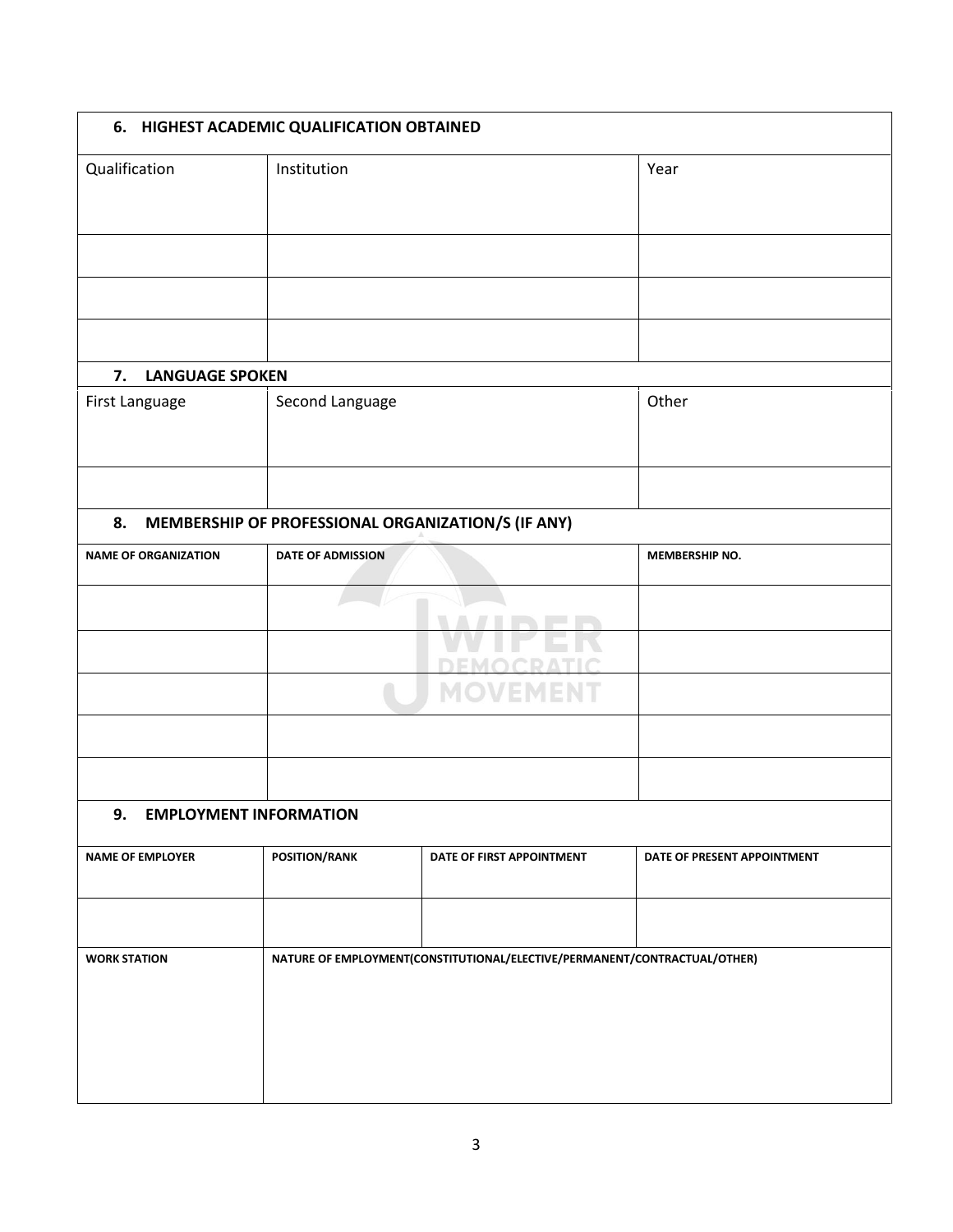# **10. MORAL AND ETHICAL QUESTIONS**

Answers to the following questions are mandatory. If **YES** to any question you must provide additional information on a supplementary sheet.

| a) Have you ever engaged in any form of dishonesty in the conduct of public affairs?                                                                                                                                                       | <b>YES</b> | NO. |
|--------------------------------------------------------------------------------------------------------------------------------------------------------------------------------------------------------------------------------------------|------------|-----|
| b) Have you ever abused a public office?                                                                                                                                                                                                   |            |     |
| c) Have you ever misrepresented information to the public?                                                                                                                                                                                 |            |     |
| d) Have you ever engaged in wrongful conduct whilst in the furtherance of personal benefit?                                                                                                                                                |            |     |
| e) Have you ever misused public resources?                                                                                                                                                                                                 |            |     |
| f) Have you ever discriminated against anyone on any grounds other than as provided for under the Constitution or any<br>other law?                                                                                                        |            |     |
| g) Have you ever falsified official or personal records?                                                                                                                                                                                   |            |     |
| h) Have you ever been debarred or removed from the Register of Members of your<br>Professional organization?                                                                                                                               |            |     |
| i) Have you ever had any occupational or vocational license revoked and/or otherwise subjected to any other<br>disciplinary action for cause in Kenya or any other country?                                                                |            |     |
| j) Have you ever been dismissed from employment on account of lack of Integrity?                                                                                                                                                           |            |     |
| k) If you have been a public officer, have you ever failed to declare your Income, Assets and Liabilities as required under<br>the Public Officer Ethics Act.?                                                                             |            |     |
| I) Have you ever been the subject of disciplinary or criminal proceedings for Breach of the Public Officer Ethics Act. or a<br>Code prescribed there under?                                                                                |            |     |
| m) Have you ever been convicted or any offence and sentenced to serve Imprisonment for a period of at least six<br>months?                                                                                                                 |            |     |
| n) Have you ever had an application for a Certificate of Clearance or a Certificate of Good conduct or for a visa or other<br>document authorizing work in a public office denied and/or rejected for cause in Kenya or any other country? |            |     |

#### **Application fee non-refundable**

- 1. Senate and Member of National Assembly (Men) **Ksh 200,000**
- 2. Women, PWD, Youth **Ksh 100,000**
- 3. MCAs **Ksh 50,000**

#### **Payment Details**

| <b>Account Name:</b> | <b>Wiper Democratic Movement</b> |
|----------------------|----------------------------------|
| <b>Account No:</b>   | 01120199325701                   |
| <b>Bank Name:</b>    | Co-operative Bank of Kenya       |
| <b>Branch Name:</b>  | Parliament                       |

**Safaricom Paybill no: 909122 Account number: Your Phone number** 

# **NB: Please submit a duly filled application form with proof of payment**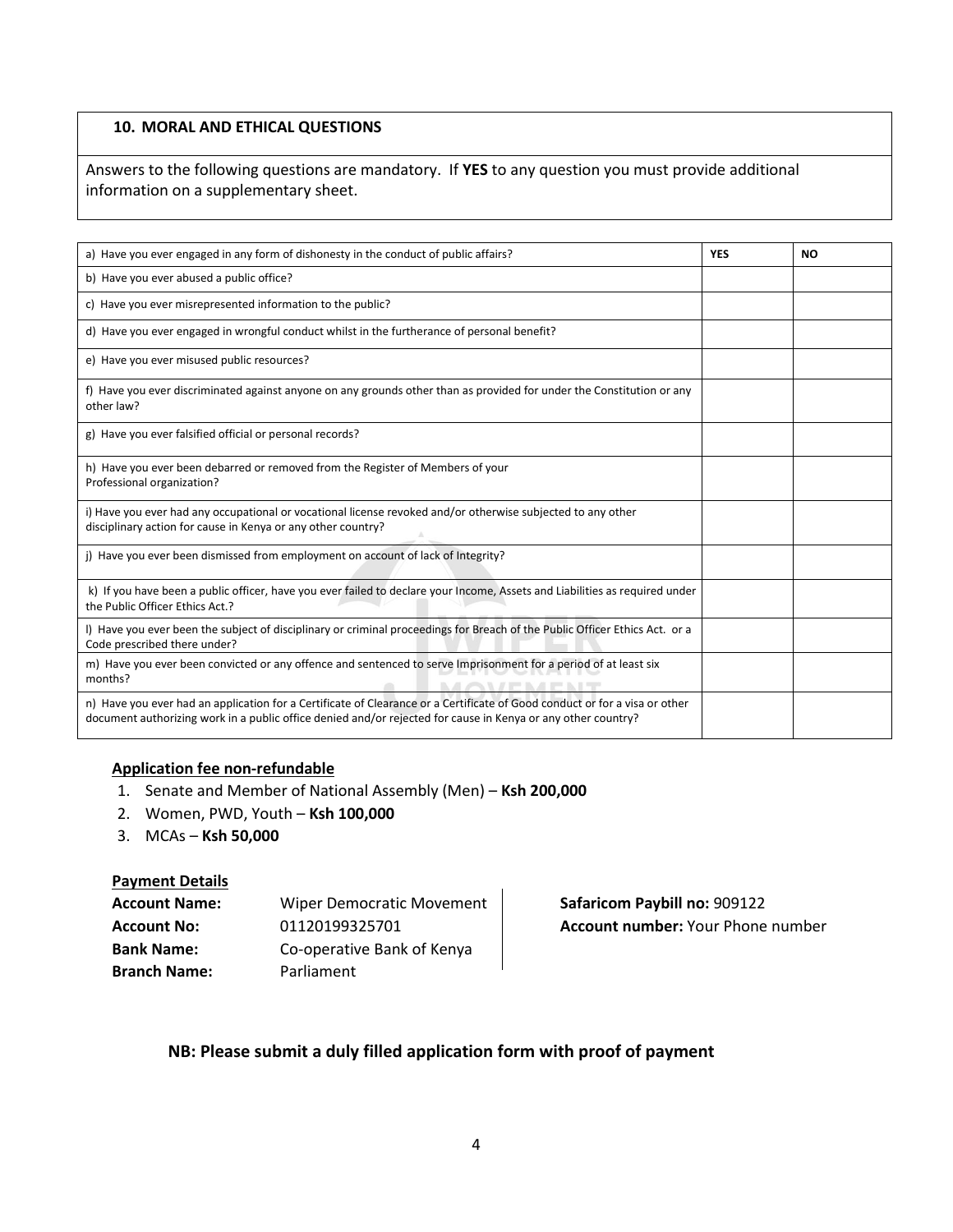#### **OATH AND AFFIRMATION**

I solemnly swear (or affirm) and certify, under penalty of false declaration under the Oaths and Statutory Declarations Act (Cap. 15 of the Laws of Kenya), that all the foregoing statements in this declaration are true and correct to the best of my knowledge.

|--|--|

Name of applicant: …………………………………………………………………………………………………….

### **SWORN/DECLARED BEFORE ME**

This …………………………...day of ………………………….2022 at …………………………………….



**Commissioner for Oaths/Magistrate**